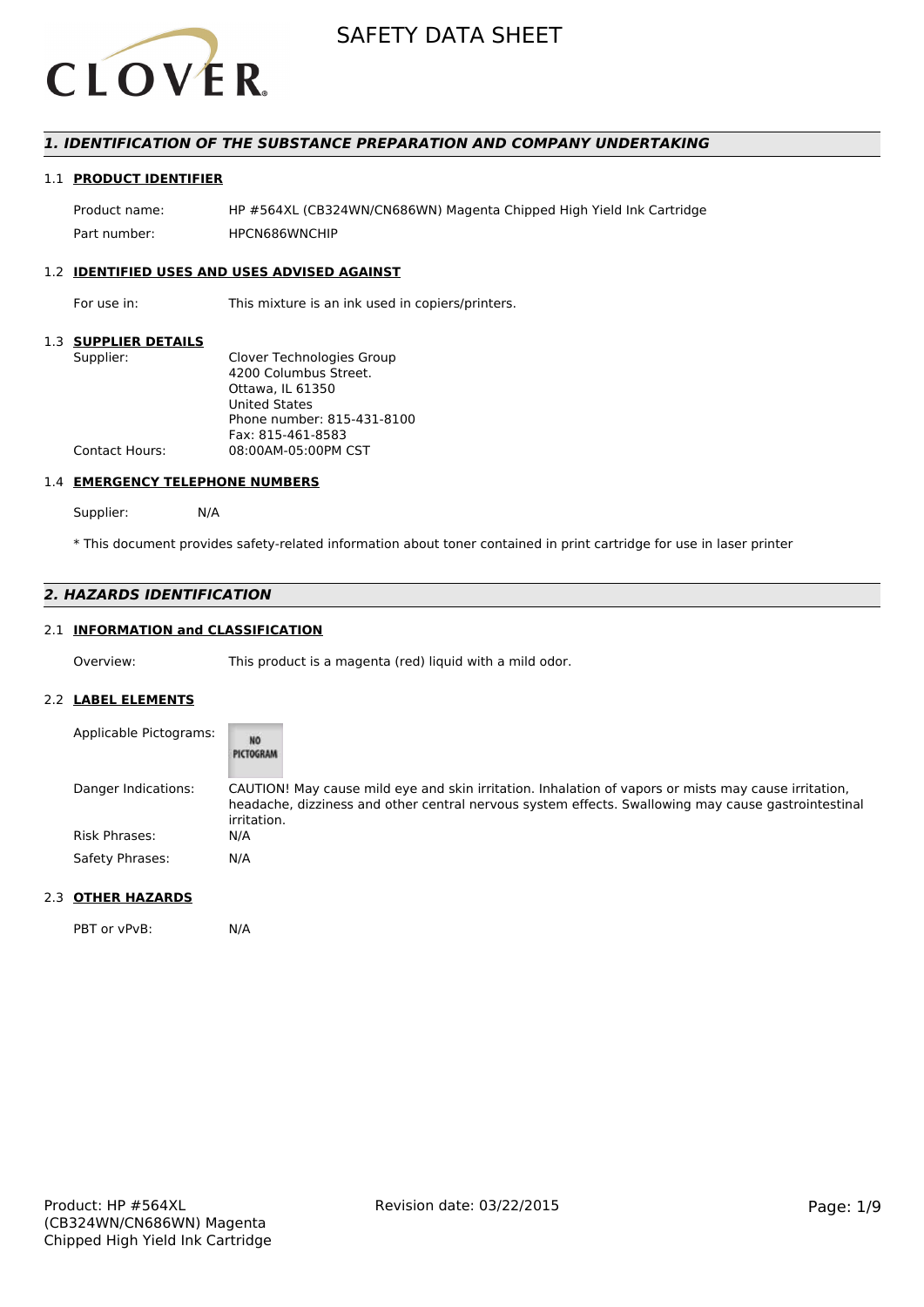

# *3. COMPOSITION / INFORMATION ON INGREDIENTS*

| Ingredients                                    | <b>CAS number</b>   | Weight %    | <b>OSHA</b><br><b>PEL</b> | <b>ACGIH</b><br><b>TLV</b> | Other |
|------------------------------------------------|---------------------|-------------|---------------------------|----------------------------|-------|
| Water Soluble Dyes                             | <b>TRADE SECRET</b> | Proprietary |                           |                            |       |
| Modifiers and auxiliaries                      | <b>TRADE SECRET</b> | Proprietary |                           |                            |       |
| (surfactants)                                  |                     |             |                           |                            |       |
| Glycerol/Glycol/Polyglycol 56-81-5/107-21-1/25 |                     | $8 - 10$    |                           |                            |       |
| mixture                                        | 322-68-3            |             |                           |                            |       |
| Ethanol/2-propanol                             | 200-578-6/71-36-3   | $8 - 10$    |                           |                            |       |
| mixture                                        |                     |             |                           |                            |       |

The Full Text for all R-Phrases are Displayed in Section 16 **COMPOSITION COMMENTS**

The Data Shown is in accordance with the latest Directives.

This section provides composition information for the toner powder contained in specially designed container inside of the print cartridge.

# *4. FIRST-AID MEASURES*

## 4.1 **FIRST AID MEASURES**

# 4.1.1 **FIRST AID INSTRUCTIONS BY RELEVANT ROUTES OF EXPOSURE**

| Inhalation:   | N/A                                                                                                                                                                                                                                                                                                    |
|---------------|--------------------------------------------------------------------------------------------------------------------------------------------------------------------------------------------------------------------------------------------------------------------------------------------------------|
| Eye contact:  | Flush eyes with water while lifting the upper and lower lids. Get medical attention if irritation<br>persists.                                                                                                                                                                                         |
| Skin contact: | Remove contaminated clothing. Wash contact area thoroughly with soap and water. Get medical<br>attention if irritation develops and persists. Launder contaminated clothing before reuse.                                                                                                              |
| Ingestion:    | Call a poison control center or doctor immediately for treatment advice. If conscious, give one 8<br>ounce glass of water to dilute. DO NOT induce vomiting unless directed by medical personnel. Do<br>not give anything by mouth to or induce vomiting in a person who is unconscious or convulsing. |

### 4.1.2 **ADDITIONAL FIRST AID INFORMATION**

Additional first aid information: N/A Immediate Medical Attention Required: N/A

# 4.2 **SYMPTOMS AND EFFECTS**

Acute Symptoms from Exposure: N/A Delayed Symptoms from Exposure: N/A

### 4.3 **IMMEDIATE SPECIAL TREATMENT OR EQUIPMENT REQUIRED**

N/A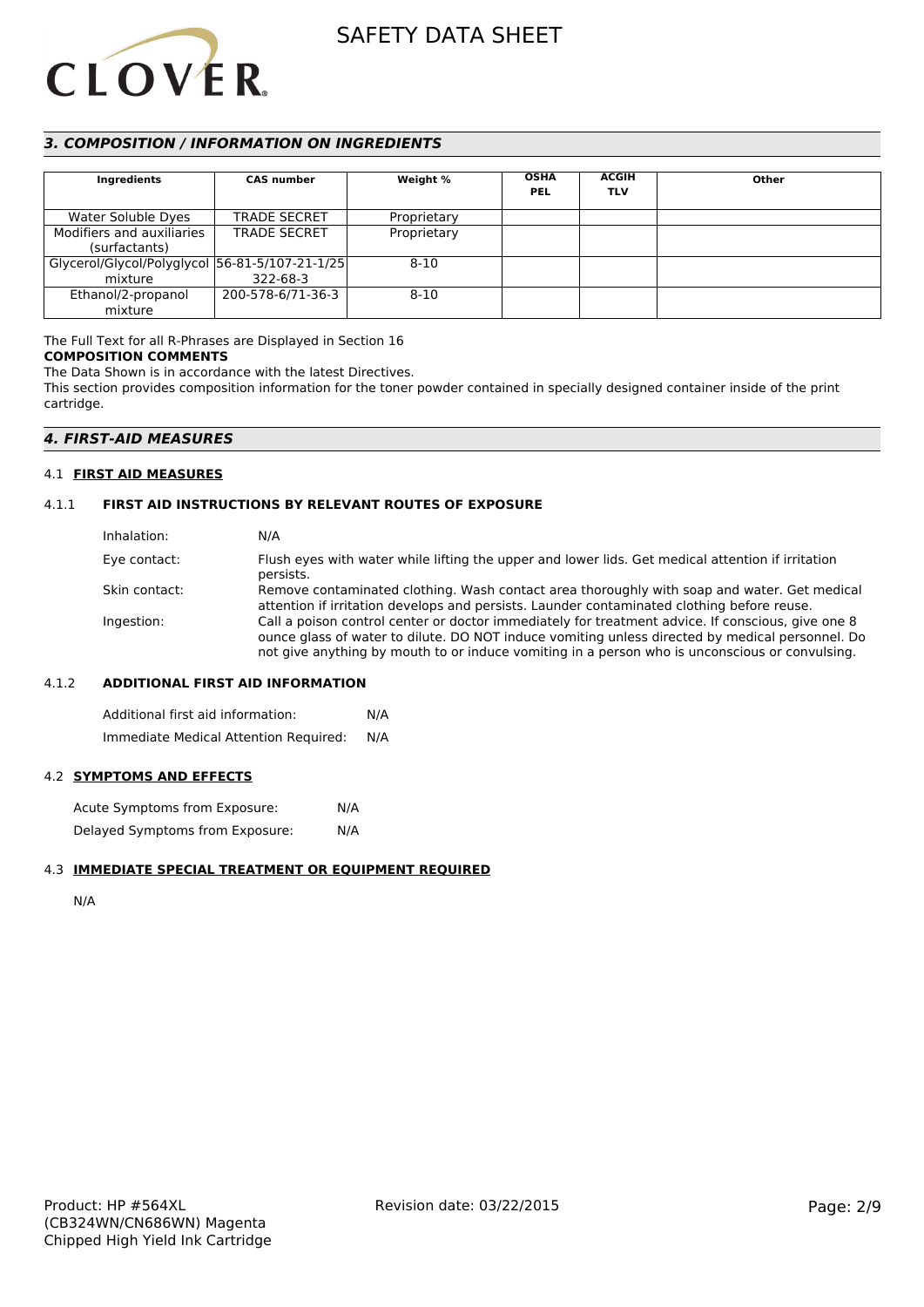

# *5. FIRE-FIGHTING MEASURES*

#### 5.1 **EXTINGUISHING MEDIA**

Recommended Extinguishing Media: Use media appropriate to the surrounding fire. Extinguishing Media Not to be Used: None known.

# 5.2 **SPECIAL HAZARD**

Unusual Fire/Explosion Hazards: None known. Extinguishing Media Not to be Used: None known.

#### 5.3 **ADVICE FOR FIRE FIGHTERS**

Avoid inhalation of smoke. Wear protective cloting an wear self-contained breathing apparatus

#### *6. ACCIDENTAL RELEASE MEASURES*

#### 6.1 **PERSONAL PRECAUTIONS, PROTECTIVE EQUIPMENT AND EMERGENCY PROCEDURES**

### 6.1.1 **PRECAUTIONS FOR NON-EMERGENCY PERSONNEL**

PERSONAL PROTECTIVE EQUIPMENT: Select in accordance with OSHA 1910.134 and good Industrial Hygiene practice. PROTECTIVE CLOTHING: Use personal protective equipment to minimize exposure to skin and eye.

#### 6.1.2 **ADDITIONAL FIRST AID INFORMATION**

Avoid contact with eyes, skin and clothing. Avoid breathing vapors. Use with adequate ventilation. Remove and launder contaminated clothing before re-use. Wash thoroughly after handling and before eating, drinking, smoking or using toilet facilities.

### 6.1.3 **PERSONAL PROTECTION**

Wear personal protective equipment as described in Section 8.

#### 6.2 **ENVIRONMENTAL PRECAUTIONS**

Regulatory Information: Keep product out of sewers and watercourses.

## 6.3 **METHODS AND MATERIAL FOR CONTAINMENT AND CLEANUP**

Spill or Leak Cleanup Procedures: Wear appropriate protective clothing as described in Section 6.1.1. Dike spill and absorb with an inert material. Collect into closable containers for proper disposal. Flush area with plenty of water. Report spill as required by local and federal regulations.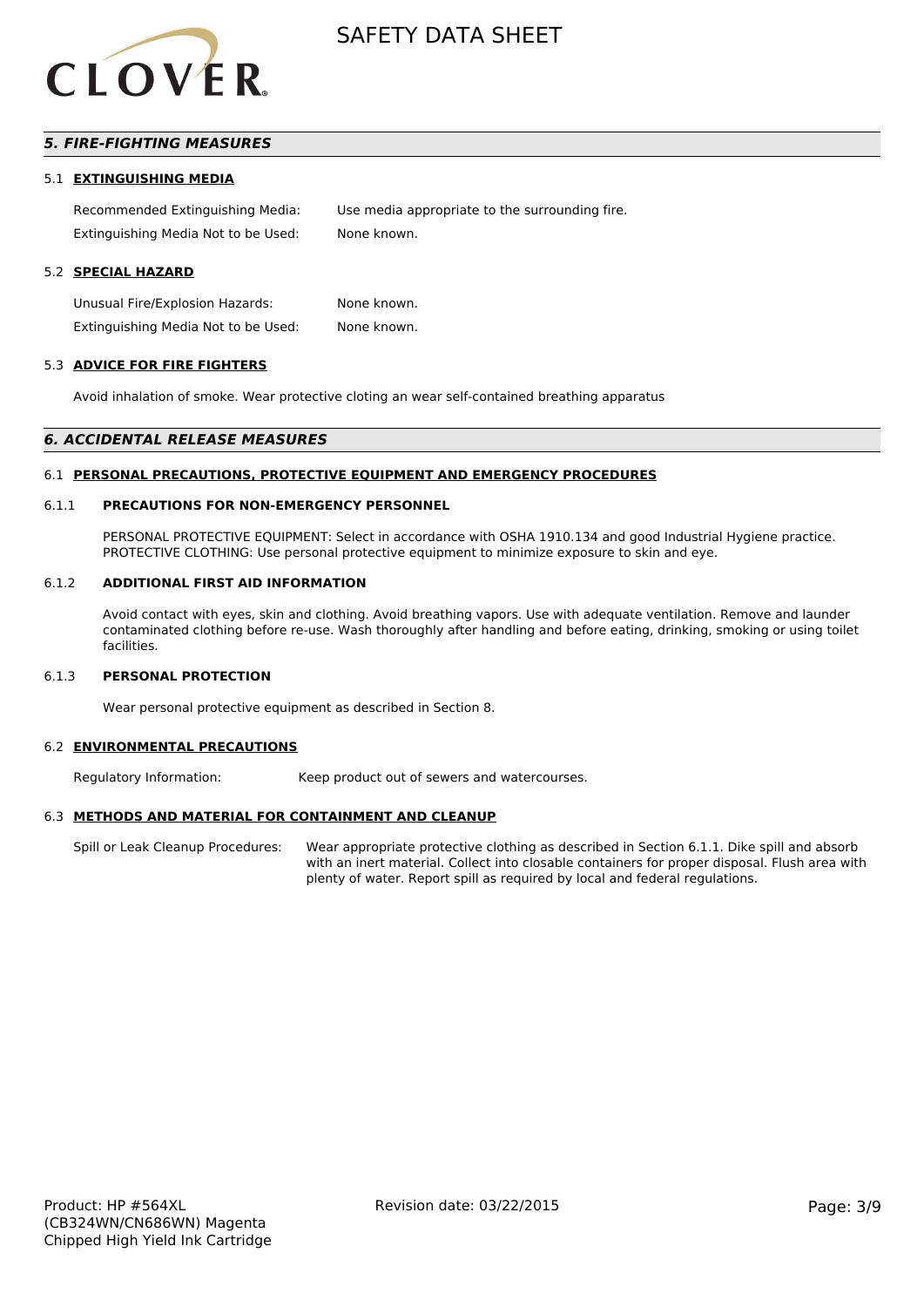

# *7. HANDLING AND STORAGE*

#### 7.1 **PRECAUTIONS FOR SAFE HANDLING**

Recommendations for Handling: No special precautions when used as intended. Keep containers closed, avoid creating dust. Keep away from ignition sources. Advice on General Hygiene: Never eat, drink or smoke in work areas. Practice good personal hygiene after using this material, especially before eating, drinking, smoking, using the restroom, or applying cosmetics.

#### 7.2 **CONDITIONS FOR SAFE STORAGE**

Avoid high temperatures, >100°F/32°C

#### 7.3 **SPECIFIC END USES**

Printing devices

#### *8. EXPOSURE CONTROLS/PERSONAL PROTECTION*

#### 8.1 **CONTROL PARAMETERS**

The best protection is to enclose operations and/or provide local exhaust ventilation at the site of chemical release in order to maintain airborne concentrations of the product below OSHA PELs (See Section 2). Local exhaust ventilation is preferred because it prevents contaminant dispersion into the work area by controlling it at its source.

#### 8.2 **EXPOSURE CONTROLS**

#### **Respiratory protection:**

IMPROPER USE OF RESPIRATORS IS DANGEROUS. Seek professional advice prior to respirator selection and use. Follow OSHA respirator regulations (29 CFR 1910.134 and 1910.137) and, if necessary, wear a NIOSH approved respirator. Select respirator based on its suitability to provide adequate worker protection for given work conditions, levels of airborne contamination, and sufficient levels of oxygen.

#### **Eye/Face Protection:**

Contact lenses are not eye protective devices. Appropriate eye protection must be worn instead of, or in conjunction with contact lenses.

#### **Hand/Skin Protection:**

For emergency or non-routine operations (cleaning spills, reactor vessels, or storage tanks), wear an SCBA. WARNING! Air purifying respirators do not protect worker in oxygen deficient atmospheres.

## **Additional Protection:**

N/A

### **Protective Clothing and Equipment:**

Wear chemically protective gloves, boots, aprons, and gauntlets to prevent prolonged or repeated skin contact. Wear splashproof chemical goggles and face shield when working with liquid, unless full face piece respiratory protection is worn.

#### **Safety Stations:**

Make emergency eyewash stations, safety/quick-drench showers, and washing facilities available in work area.

#### **Contaminated Equipment:**

Separate contaminated work clothes from street clothes. Launder before reuse. Remove material from your shoes and clean personal protective equipment. Never take home contaminated clothing.

#### **Comments:**

Never eat, drink or smoke in work areas. Practice good personal hygiene after using this material, especially before eating, drinking, smoking, using the restroom, or applying cosmetics.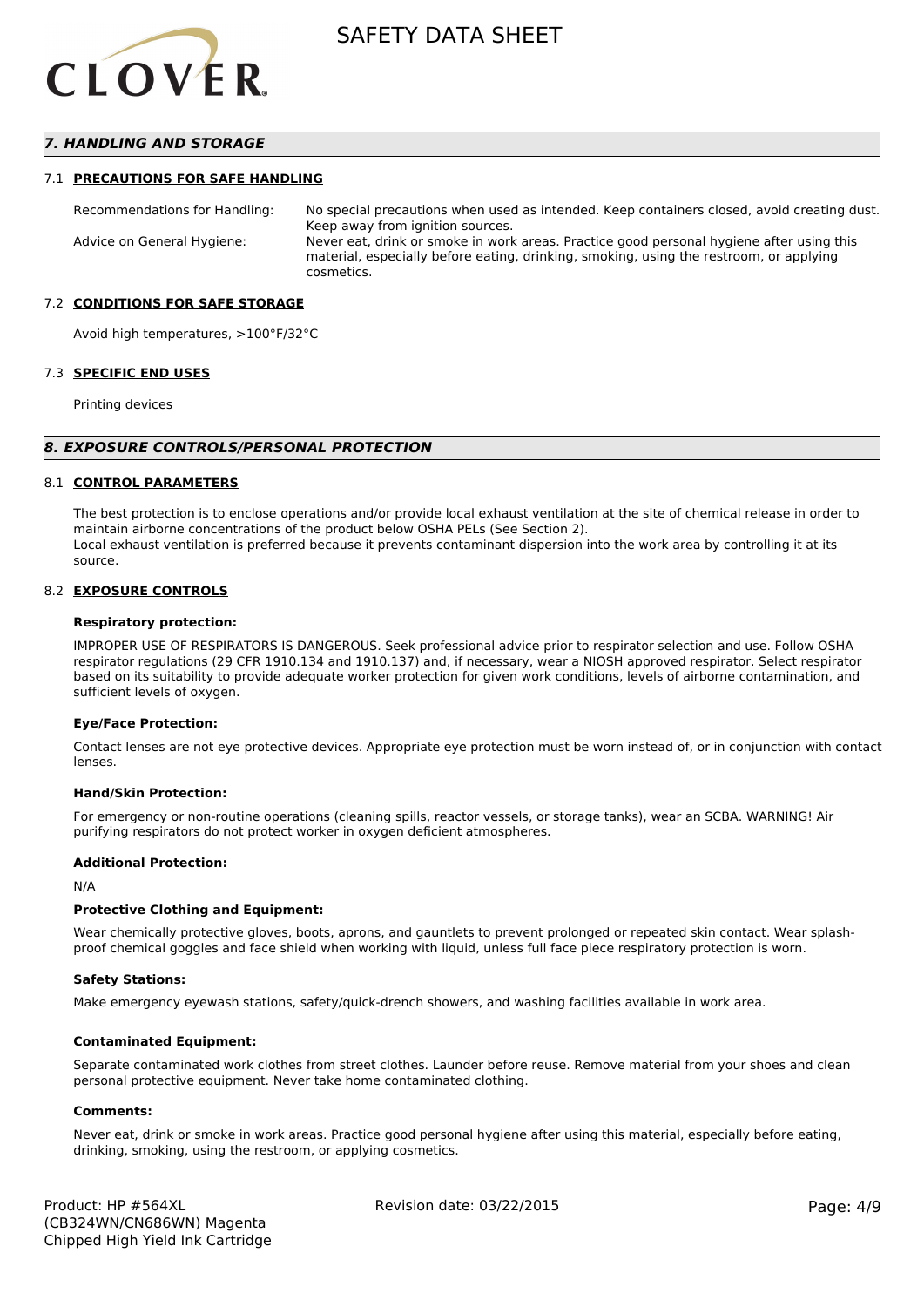

# *9. PHYSICAL AND CHEMICAL PROPERTIES*

# 9.1 **DETAIL INFORMATION**

| Physical state:            | APPEARANCE: Magenta (red) liquid. |
|----------------------------|-----------------------------------|
| Color:                     | Magenta                           |
| Odor:                      | Mild odor                         |
| Odor threshold:            | N/A                               |
|                            |                                   |
| Boiling point:             | $200^{\circ}$ F                   |
| Melting point:             | N/A                               |
| Flash point:               | None                              |
| <b>Explosion limits:</b>   | N/A                               |
| Relative density:          | N/A                               |
| Auto-ignition temperature: | N/A                               |

### 9.2 **OTHER INFORMATION**

SPECIFIC GRAVITY (H20=1): 1.01 – 1.05 VAPOR PRESSURE: Not Available VAPOR DENSITY (Air=1): Heavier than air SOLUBILITY IN WATER: Complete FREEZING POINT: Not available COEFFICIENT of WATER/OIL: Not available EVAPORATION RATE: > Butyl Acetate pH: 4.0 -6.5

## *10. CHEMICAL STABILITY AND REACTIVITY*

#### 10.1 **Reactivity:**

| <b>Reactivity Hazards:</b>     | None                                                                                                           |
|--------------------------------|----------------------------------------------------------------------------------------------------------------|
| Data on Mixture Substances:    | None                                                                                                           |
| 10.2 Chemical Stability:       | The product is stable. Under normal conditions of storage and use, hazardous<br>polymerisation will not occur. |
| 10.3 Hazardous Polymerization: | Stable under conditions of normal use.                                                                         |
| 10.4 Conditions to Avoid:      | Keep away from heat, flame, sparks and other ignition sources.                                                 |
| 10.5 Incompatible Materials:   | Strong oxidising materials                                                                                     |
| 10.6 Hazardous Decomposition:  | Will not occur.                                                                                                |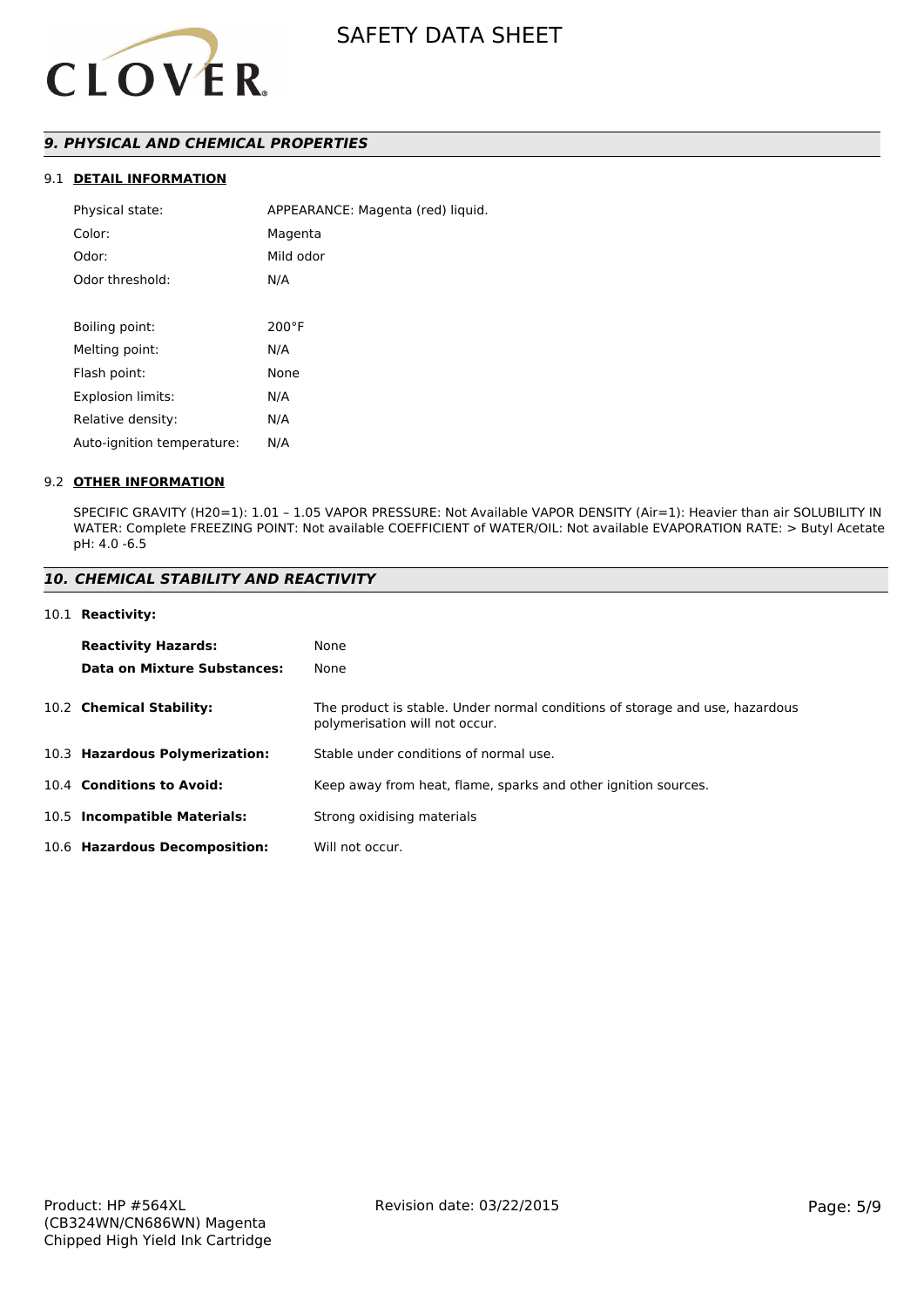

## *11. INFORMATION ON TOXICOLOGICAL EFFECT*

| <b>Mixtures:</b>                   | N/A |
|------------------------------------|-----|
| <b>Acute Toxicity:</b>             | N/A |
| <b>Skin Corrosion/Irritation:</b>  | N/A |
| <b>Serious Eye Damage:</b>         | N/A |
| <b>Inhalation:</b>                 | N/A |
| <b>Sensitization:</b>              | N/A |
| <b>Mutagenicity:</b>               | N/A |
| Carcinogenicity:                   | N/A |
| <b>Reproductive Toxicity:</b>      | N/A |
| <b>STOT - Single Exposure:</b>     | N/A |
| <b>STOT - Multiple Exposure:</b>   | N/A |
| Ingestion:                         | N/A |
| <b>Hazard Class Information:</b>   | N/A |
| <b>Mixture on Market Data:</b>     | N/A |
| Symptoms:                          | N/A |
| <b>Delayed/Immediate Effects:</b>  | N/A |
| Test Data on Mixture:              | N/A |
| <b>Not Meeting Classification:</b> | N/A |
| <b>Routes of Exposure:</b>         | N/A |
| <b>Interactive Effects:</b>        | N/A |
| <b>Absence of Specific Data:</b>   | N/A |
| <b>Mixture vs Substance Data:</b>  | N/A |

# *12. ECOLOGICAL INFORMATION*

| 12.1 <b>Eco toxicity:</b>           | N/A |
|-------------------------------------|-----|
| 12.2 Degradability:                 | N/A |
| 12.3 Bioaccumulation Potential: N/A |     |
| 12.4 Mobility in Soil:              | N/A |
| 12.5 PBT & vPvB Assessment:         | N/A |
| 12.6 Other Adverse Effects:         | N/A |

# *13. DISPOSAL CONSIDERATIONS*

#### **Disposal Information:**

 Dispose as a solid waste in accordance with local authority regulations. Empty container retains product residue.

#### **Physical/Chemical Properties that affect Treatment:**

Symbol: This product is not classified as dangerous

Risk Phrases: This product is not classified according to the federal, state and local environmental regulations.

#### **Waste Treatment Information:**

Do not shred toner cartridge, unless dust-explosion prevention measures are taken. Finely dispersed particles may form explosive mixtures in air. Dispose of in compliance with federal, state, and local regulations.

#### **Personal Protection Required:**

N/A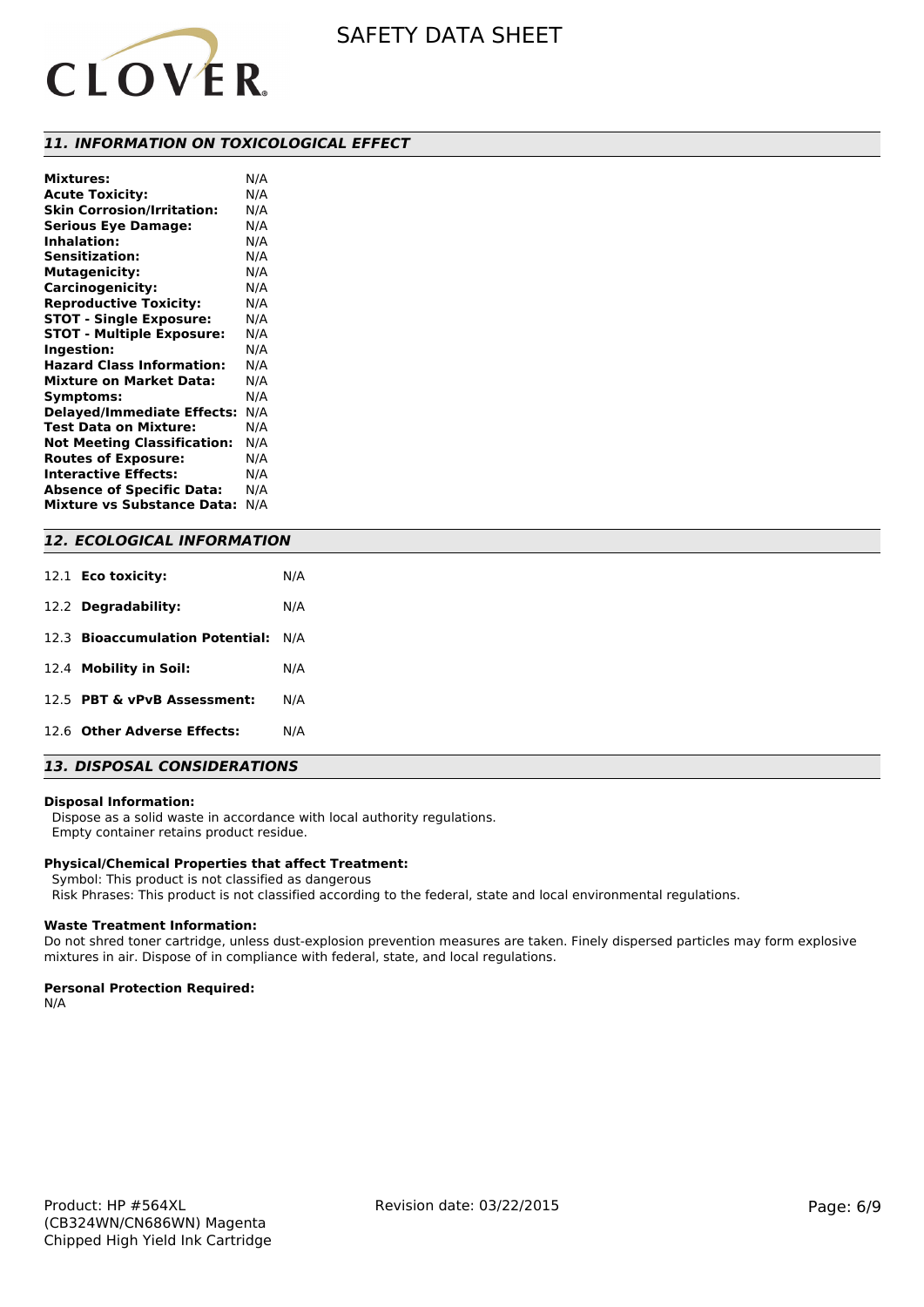

# *14. TRANSPORT INFORMATION*

|                        | N/A                                                                                                                                                 |
|------------------------|-----------------------------------------------------------------------------------------------------------------------------------------------------|
|                        | Not Regulated                                                                                                                                       |
|                        | HMIS Rating: Health = 2 Fire = 0 Reactivity = 0                                                                                                     |
|                        | N/A                                                                                                                                                 |
|                        | N/A                                                                                                                                                 |
|                        | N/A                                                                                                                                                 |
| <b>Bulk Transport:</b> | N/A                                                                                                                                                 |
|                        | 14.1 <b>ID Number:</b><br>14.2 Shipping Name:<br>14.3 Hazard Class:<br>14.4 Packing Group:<br>14.5 Environmental Hazards:<br>14.6 User Precautions: |

# *15. REGULATORY INFORMATION*

15.1 **Regulatory Information:** OSHA HAZARD CLASSIFICATION: Product not tested. It is not considered to be toxic per 29CFR1910.1200 but is considered to be a skin/eye irritant.

**EPA Regulatory Information:** N/A

**CERCLA Reportable Quantity:** N/A

15.2 **Superfund Information:**

# **Hazard Categories:**

**Immediate:** N/A

**Delayed:** N/A

**Fire:** NFPA Rating: Health  $= 1$  Fire  $= 0$  Reactivity  $= 0$ 

**Pressure:** N/A

**Reactivity:** N/A

### **Section 302 - Extremely Hazardous:** N/A

**Section 311 - Hazardous:** Product not listed.

15.3 **State Regulations:** CALIFORNIA PROPOSITION 65 INFORMATION: None

15.4 **Other Regulatory Information:** CERCLA HAZARDOUS SUBSTANCE (40CFR 116): Not applicable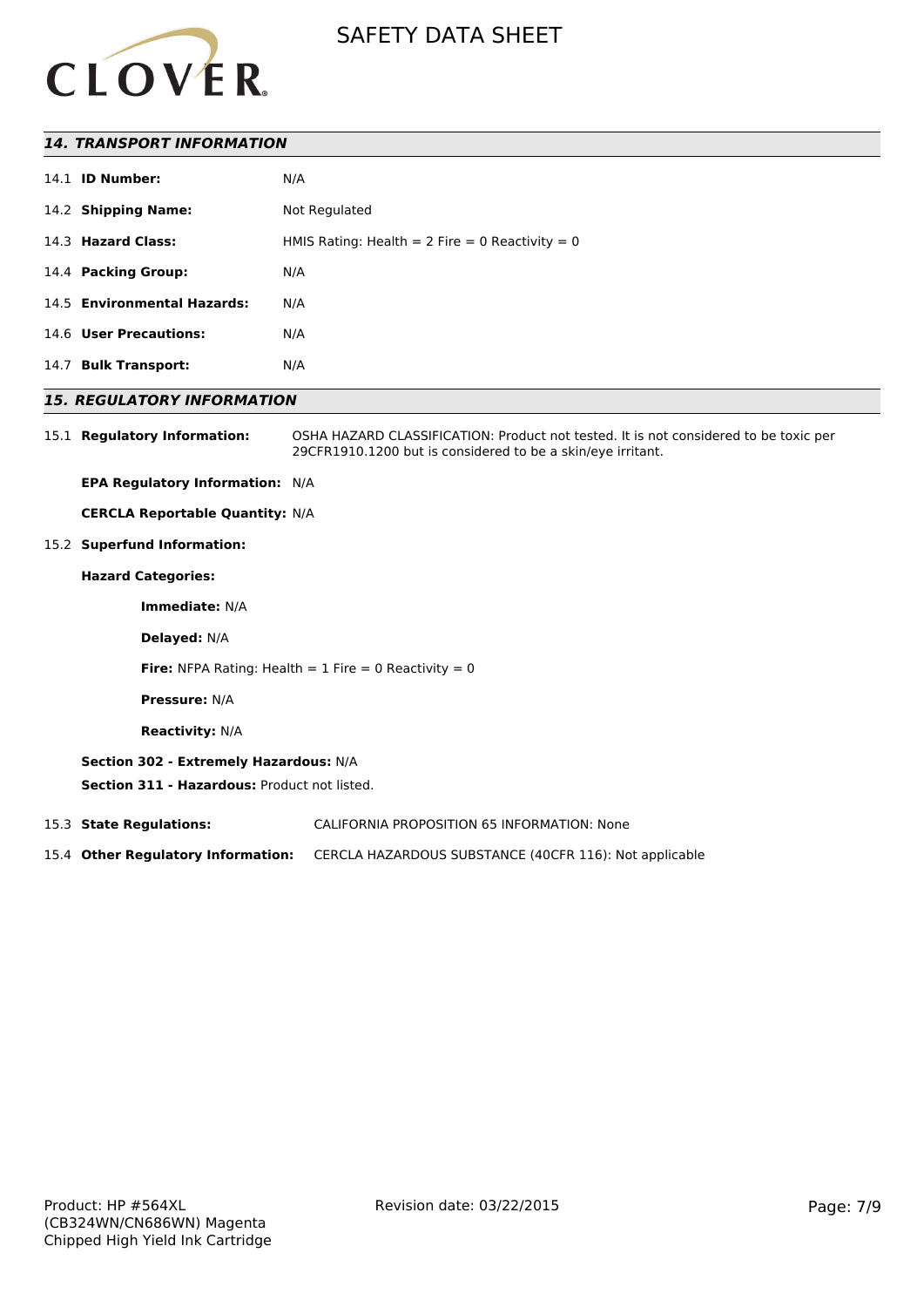

# *16. OTHER INFORMATION*

| <b>General Comments:</b>          | This information is based on our current knowledge. It should not therefore be construed as<br>guaranteeing specific properties of the products as described or their suitability for a particular<br>application |
|-----------------------------------|-------------------------------------------------------------------------------------------------------------------------------------------------------------------------------------------------------------------|
| <b>Creation Date of this SDS:</b> | 05/18/2015                                                                                                                                                                                                        |